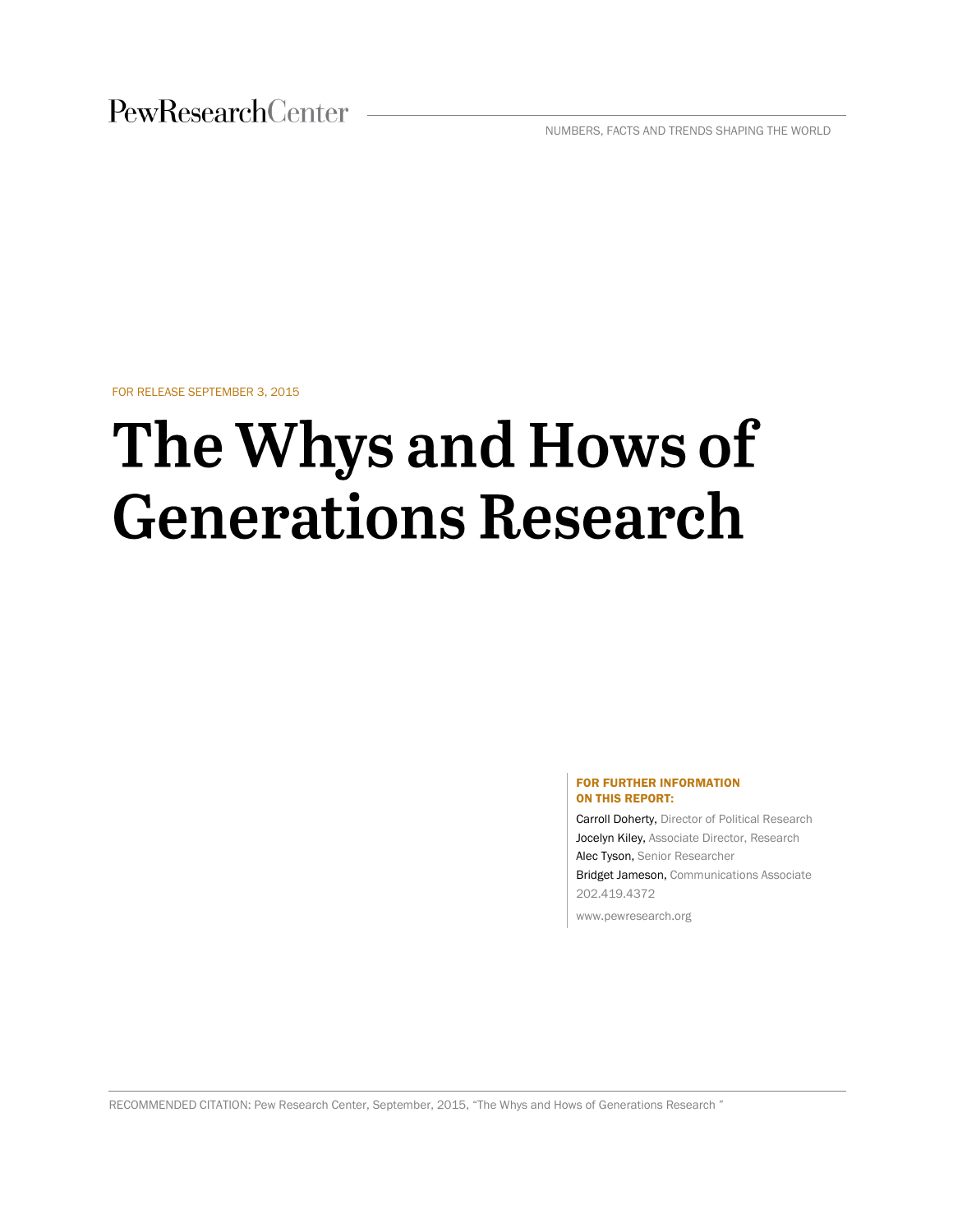# The Whys and Hows of Generations Research

At the center of the Pew Research Center's mission is a commitment to measuring public attitudes on key issues and documenting differences in attitudes between demographic and political groups.

An individual's age is one of the most common predictors of differences in attitudes and behaviors. On issues ranging from foreign affairs to social policy, age differences in attitudes can be some of the widest and most illuminating. Age denotes two important characteristics about an individual: their place in the life cycle – whether a young adult, middle-aged parent or retiree – and their membership in a cohort of individuals who were born at a similar time. The nature of age as a variable allows researchers to employ an approach known as cohort analysis to track a group of people over the course of their lives.

Age cohorts give researchers a tool to analyze changes in views over time; they can provide a way to understand how different formative experiences interact with the life-cycle and aging process to shape people's view of the world. While younger and older adults may differ in their views at a given moment, age cohorts allow researchers to go further and examine how today's older adults felt about a given issue when they themselves were young, as well as to describe how the trajectory of views might differ across age cohorts.

Generations are one way to group age cohorts. A generation typically refers to groups of people born over a 15-20 year span, such as the Millennial generation, currently the youngest adult generation. Generational analysis is an important tool used by Pew Research Center and other researchers. This report aims to describe the basic approach of generational analysis at the Pew Research Center and some of the key insights it provides into understanding public attitudes and behaviors.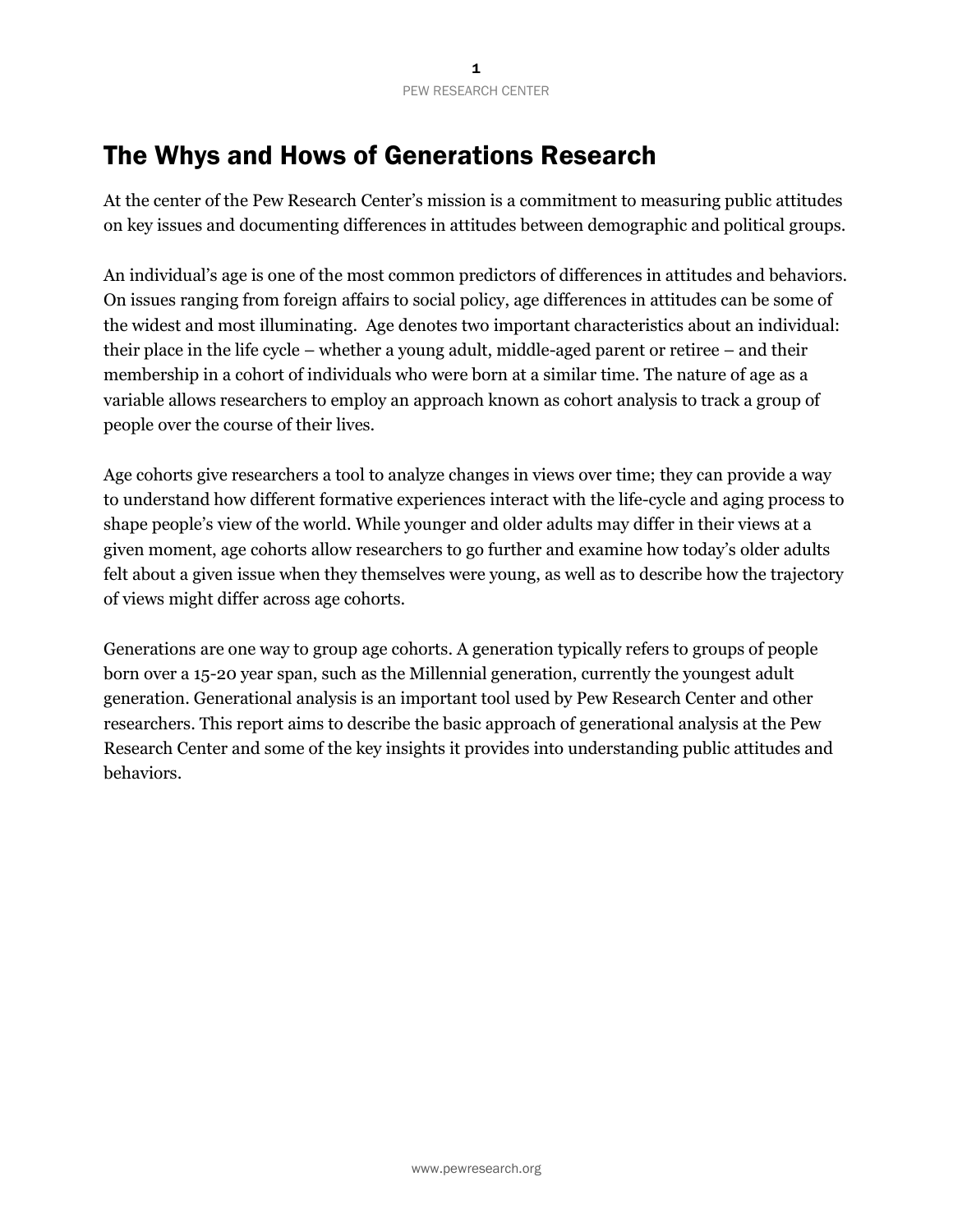# **Defining Generations**

The Pew Research Center's approach to generational analysis involves tracking the same groups of people on a range of issues, behaviors and characteristics. Setting the bounds of generations is a necessary step for this analysis. It is a process that may be informed by a range of factors including demographics, attitudes, historical events, popular culture, and prevailing consensus among researchers. As a result, the lines that define the generations are useful tools for analysis, but they should be thought of as guidelines, rather than hard-and-fast distinctions.

Each of the commonly-used current generations has been defined by a unique mix of factors.

The Baby-Boom generation is an example of a generation that is largely delineated by demography. Its oldest members were part of the spike in fertility that began in 1946, right after the end of World War II. Its youngest members were born in 1964, shortly before a significant decline in fertility that occurred after the birth control pill first went on the market.



# **Births Underlying Each Generation**

Number of U.S. births by year and generation

Source: U.S. Dept. of Health and Human Services National Center for Health Statistics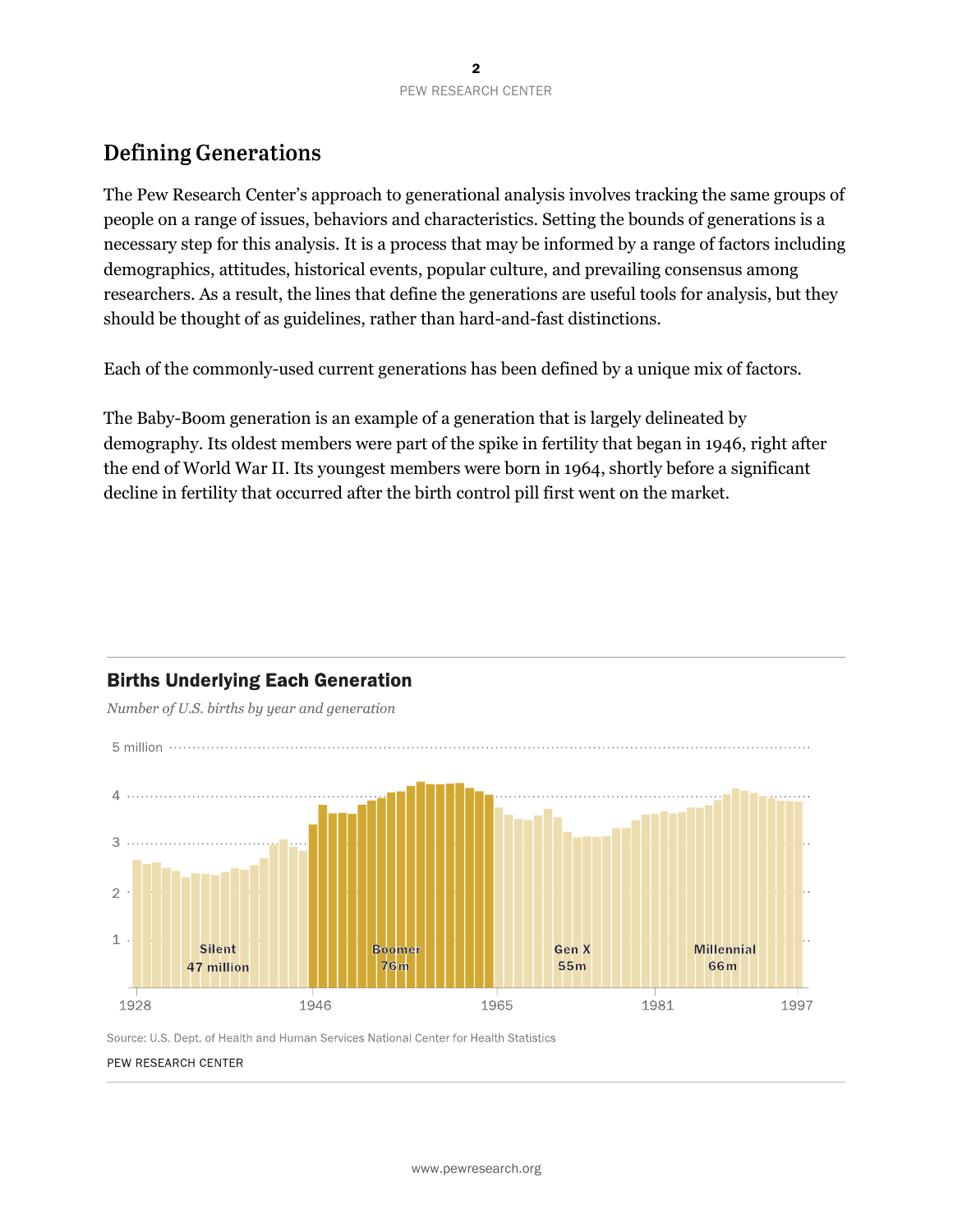Other generations are less strictly defined by demography, though it plays an important role in designations including Generation X and Millennials – the two generations that followed the Baby Boomers.

Generation X describes people born from 1965 through 1980. The label overtook the first name affixed to this generation: the Baby Bust. In part, this generation is defined by the relatively low birth rates in these years compared with the Baby Boom generation that preceded them and the Millennial generation that followed them. The label for this generation was popularized by a 1991 book by Douglas Coupland titled, *Generation X: Tales for an Accelerated Culture.*

The bounds of the Millennial generation, sometimes characterized as the "echo boom," are also informed by demographics. This generation is largely made up of the children of the Baby Boom generation. The name for this cohort refers to those born after 1980 – the first generation to come of age in the new millennium. As this generation was first entering adulthood, some used the term Gen Y to refer to them, and its boundaries were slightly different. This is another example of how the names and spans of generations can change over time.

The Silent generation describes adults born from 1928 through 1945. Children of the Great Depression and World War II, their "Silent" label refers to their image as conformist and civicminded. Time Magazine coined the term in a 1951 article describing the emerging generation of the time. The Silent label is not widely recognized by the public: fewer say they have

## The Generations Defined

#### The Millennial Generation

Born: After 1980 Age of adults in 2015: 18 to 34\* Share of adult population: 30%

#### **Generation X**

Born: 1965 to 1980 Age in 2015: 35 to 50 Share of adult population: 27%

#### The Baby Boom Generation

Born: 1946 to 1964 Age in 2015: 51 to 69 Share of adult population: 30%

#### The Silent Generation

Born: 1928 to 1945 Age in 2015: 70 to 87 Share of adult population: 11%

#### The Greatest Generation

Born: Before 1928 Age in 2015: 88 to 100 Share of adult population: 2%

\* The youngest Millennials are in their teens. No chronological end point has been set for this group.

Source: Pew Research Center analysis of Census Bureau population projections for 2015.

PEW RESEARCH CENTER

heard of it than the labels for any other of the living generations. (Se[e here](http://www.people-press.org/2015/09/03/most-millennials-resist-the-millennial-label) for our report on generations and identity.)

The Greatest generation (those born before 1928) "saved the world" when it was young, in the memorable phrase of Ronald Reagan. This is the generation that fought and won World War II, and became the subject of a best-selling book by Tom Brokaw. Pew Research Center no longer reports current data on the Greatest generation because they now represent such a small share of the adult population (roughly 2%) that standard public opinion surveys do not yield large enough sample sizes for reporting.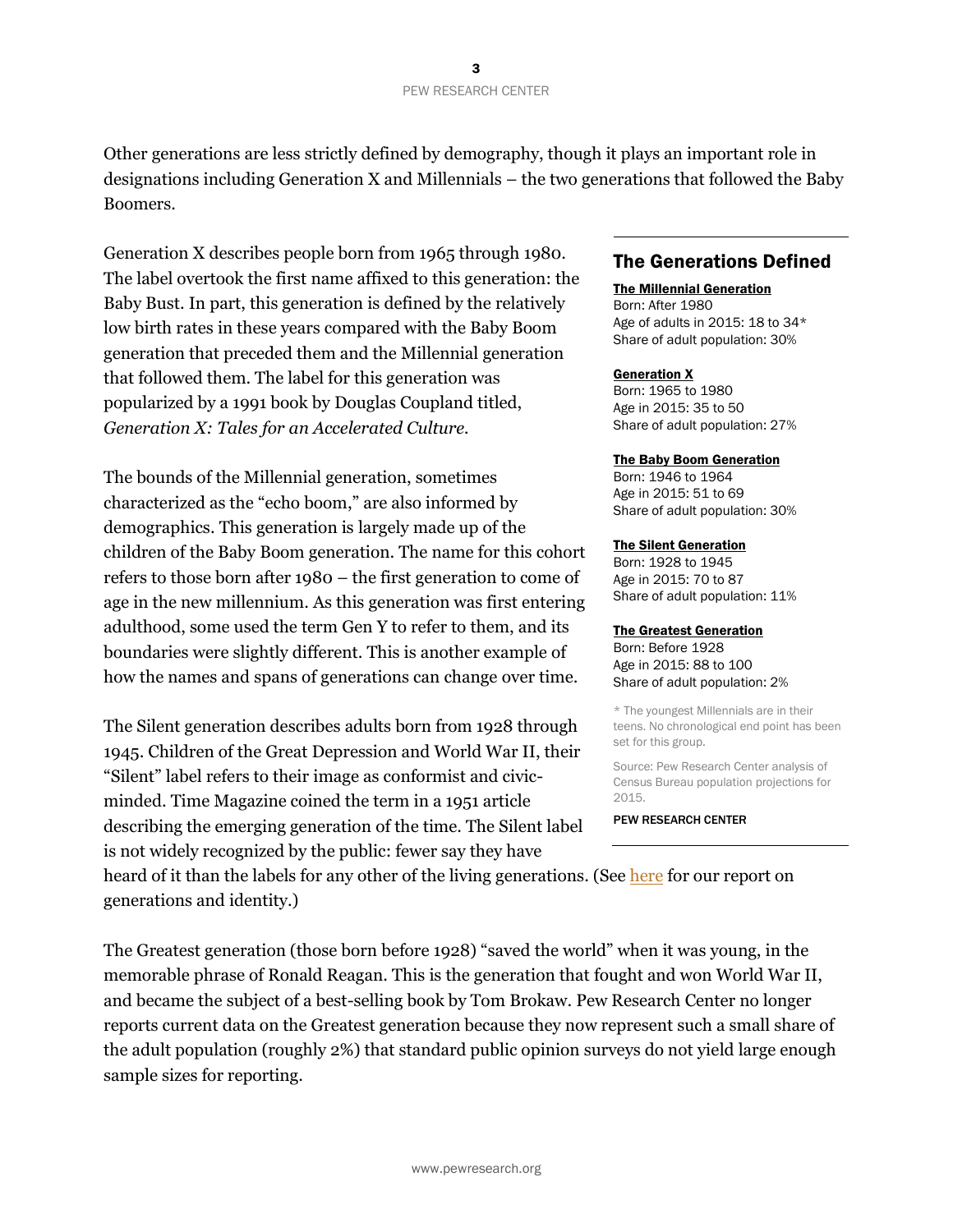An age cohort spanning 15-20 years will necessarily include a diverse assortment of people — and often there are meaningful smaller cohorts within these generations. Changes in political circumstances, societal mores and economic conditions over a period of 15-20 years can lead to people within a cohort having different formative experiences. Understanding these differences within a cohort is an essential component of generational analysis.

# Life Cycle, Cohort, and Period Effects

The factors associated with generational differences can be complex and overlapping. Researchers often think about three separate effects that can produce differences in attitudes between age groups: life cycle effects (sometimes called age effects), period effects and cohort effects.<sup>1</sup>

The first is the *life cycle, or age, effect*. When a life cycle effect is at play, differences between younger and older people are largely due to their respective positions in the life cycle. For example, young people are far less likely than older adults to vote and engage in politics. This may be because they are less informed about politics or feel they have less at stake in political or policy debates. As people age, they vote at higher rates and their level of political engagement rises. Millennials are less engaged in politics today than are older generations, but the same was true of Baby Boomers in their youth. Today, Boomers are among the most likely to vote and participate in politics.

The second process is a *period effect*. Period effects are seen when events and circumstances (for instance, wars, social movements, economic booms or busts, scientific or technological breakthroughs) as well as broader social forces (such as the growing visibility of gays and lesbians in society) simultaneously impact everyone, regardless of age. Period effects are typically thought to have lasting effects on an entire population.

An example of a period effect may be the impact of the events of the early to mid-1970s – the end of the Vietnam War and the Watergate affair – on views of government. This was a time in U.S. history that coincided with a sharp drop in public trust in government across generations. Overall trust in government has ebbed and flowed since the 1970s, but has never returned to levels seen before that period.

Another example of a lasting period effect is the shift in public views on the issue of terrorism and the priority given to homeland defense and combatting terrorism globally following the September 11, 2001 terrorist attacks. However, other shifts in opinion following 9/11 proved to be less

 $\overline{a}$ <sup>1</sup> For more discussion of "age-period-cohort" (APC) analysis see, for example: Glenn 1977; Brady and Elms 1999.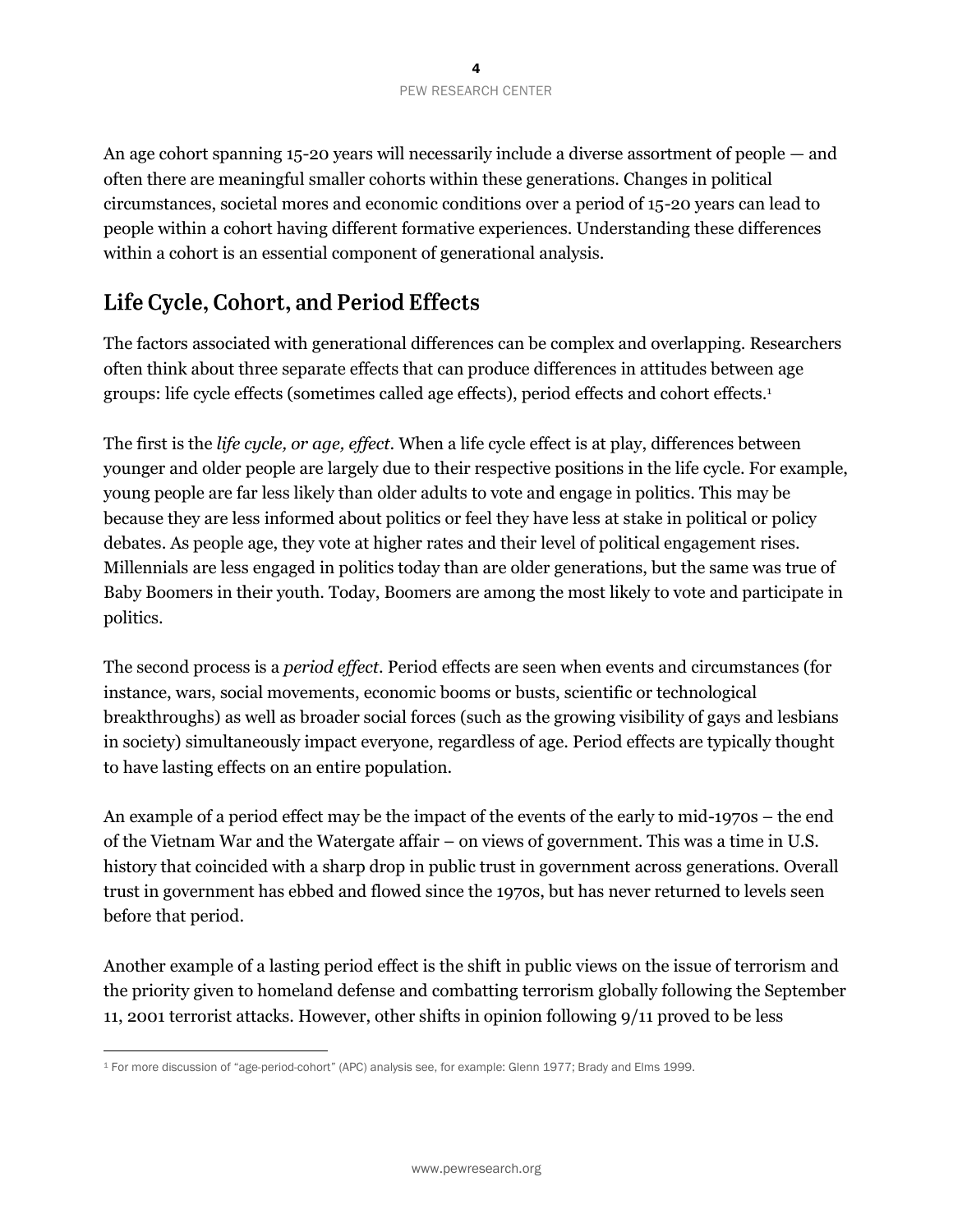enduring: expressions of patriotism and unity were short-lived as the country soon entered a fractious debate over the Iraq war and deep partisan divisions on political issues soon reemerged.

Finally, there is a *cohort effect*. <sup>2</sup> Differences between generations can be the byproduct of the unique historical circumstances that members of an age cohort experience, particularly during a time when they are in the process of forming opinions. In some cases, this may be the result of a period effect an older generation experienced that subsequent generations did not (e.g., the younger generations of today did not experience the Vietnam War or other social movements of the 1960s and 1970s, because they were not yet born).

In other cases, a historical moment can have an outsize effect on members of one generation. This may be because it occurs during a key point in the life cycle, such as adolescence and young adulthood, when awareness of the wider world deepens and personal identities and value systems are being strongly shaped. The Great Depression and its aftermath had the effect of helping shape a cohort of Americans who were strong supporters of the Democratic Party for decades to come.

Understanding what drives generational differences strengthens our understanding of how public attitudes are being shaped. Is a shift in views broad-based, reflecting a fundamental change in how all generations view an issue? Or is the change concentrated among a particular generation, reflecting the composition and formative experiences of one group, but not the public more broadly? These are some of the questions that cohort analysis – through the use of generations – help researchers answer.

 $\overline{a}$ 

<sup>&</sup>lt;sup>2</sup> Separating out the independent effects of age, period, and cohort can be difficult because any two of these effects is a linear function of the other (e.g. cohort=period-age). See, for example, Dinas and Stoker, 2014; Winship 2008 for more discussion.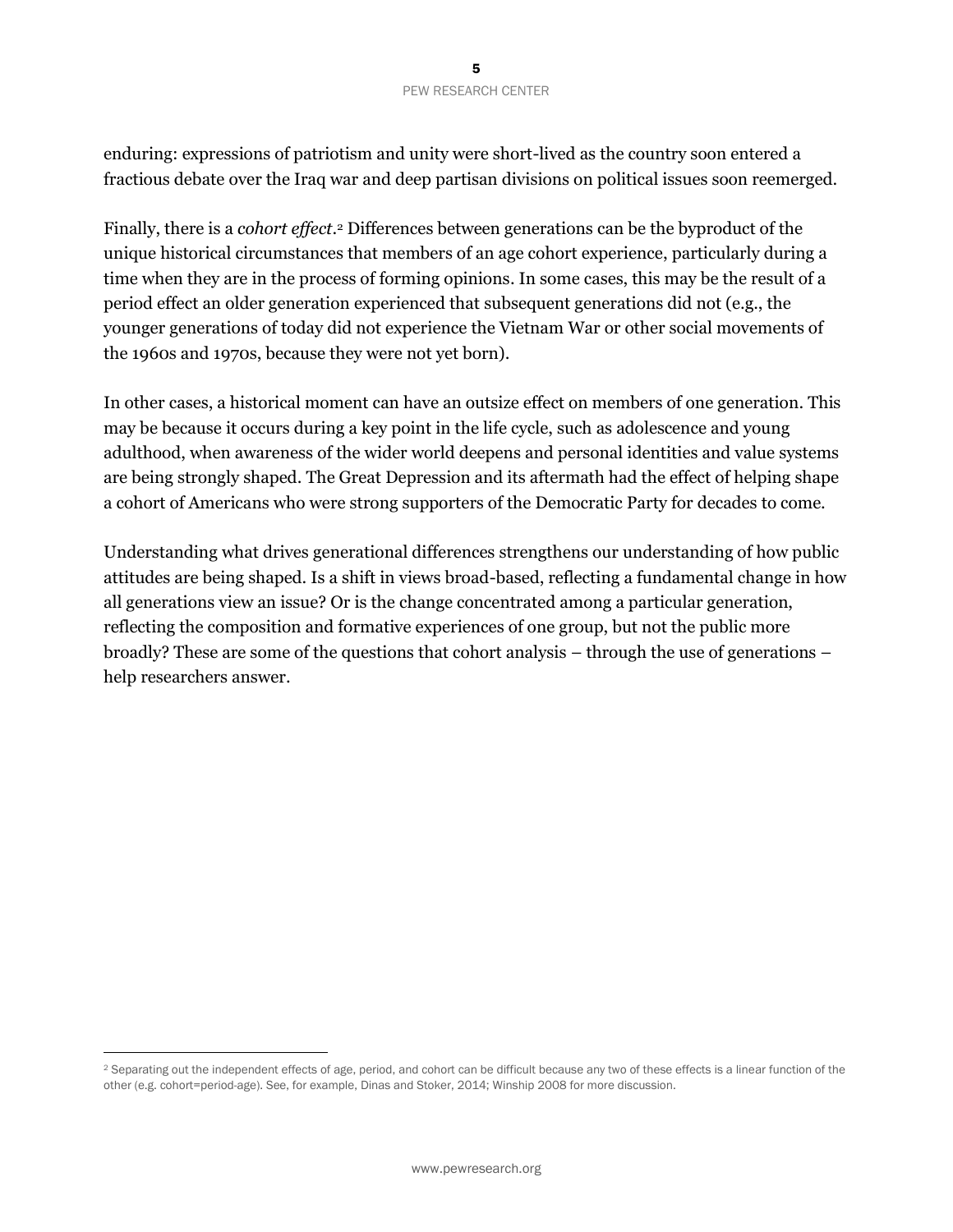# **Examples of Generational Analysis: Same-Sex Marriage and Marijuana** Legalization

Views on the issue of same-sex marriage are a good example of how researchers can use generations to understand shifting public attitudes.

The accompanying chart shows the percent that support allowing gays and lesbians to marry legally across generations from 2005 to 2015. Over this time period, support for samesex marriage has grown from 36% to 55% among the public overall. (Se[e this interactive](http://www.pewforum.org/2015/07/29/graphics-slideshow-changing-attitudes-on-gay-marriage/) for opinions of same-sex marriage over time.)

When it comes to same-sex marriage there have long been significant differences between older and younger people at individual points in time. Cohort analysis of these attitudes illustrates that these differences persist across the generations.

## Generations and Same-Sex Marriage

*% who favor allowing gays and lesbians to marry legally*



Millennials and Gen Xers came into the population more supportive of allowing gays

and lesbians to marry legally than older generations, and those greater levels of support have persisted over time. As a result, some of the explanation for an overall shift in attitudes about same-sex marriage is attributable to a "generational replacement" as members of older, less supportive, generations pass away, they are "replaced" in the adult population by members of younger, more supportive, generations entering adulthood.

But at the same time, all generations – younger and older alike – have become more likely to support same-sex marriage over the past decade, suggesting a *period effect* separate from age or cohort.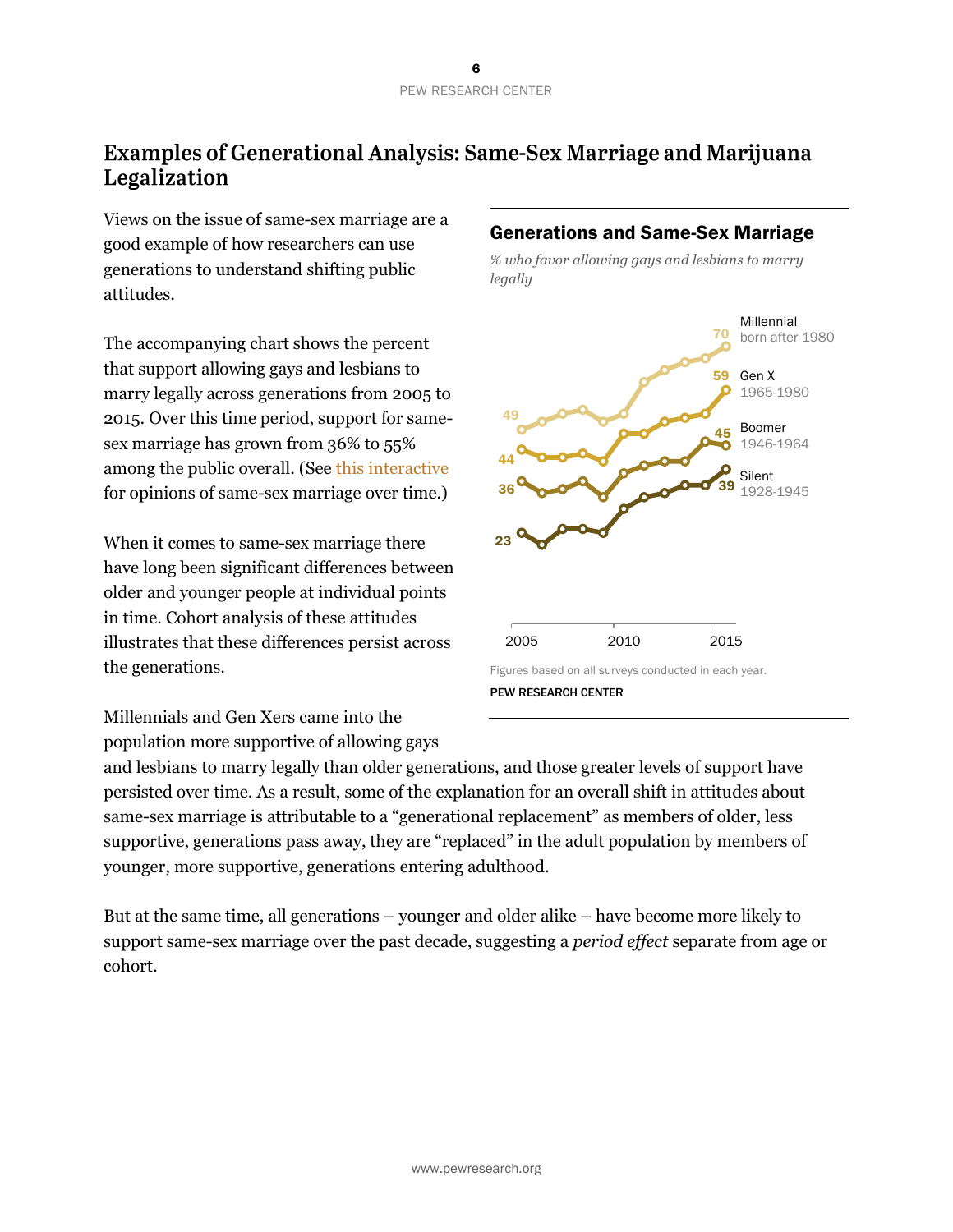Another example of how generational analysis can aid in understanding public opinion is the case of attitudes about marijuana.

In recent years, there has been a fundamental shift in attitudes toward legalization of marijuana. When Gallup first asked about this issue in 1969, just 12% of the public favored legalizing the use

of marijuana, while 84% were opposed. [In](http://www.people-press.org/2015/04/14/in-debate-over-legalizing-marijuana-disagreement-over-drugs-dangers/)  [March of this year,](http://www.people-press.org/2015/04/14/in-debate-over-legalizing-marijuana-disagreement-over-drugs-dangers/) 53% said the use of marijuana should be made legal, while 44% disagreed. However, the shift in attitudes over time has not been linear — support for marijuana legalization rose throughout the 1970s, fell in the 1980s, before steadily growing over the last quarter century.

The trend in opinion on legalizing marijuana highlights how overall societal mood or forces (*period*) can shift attitudes, as well as how people may be differentially influenced by those forces at different ages (*cohort*). In 1973, the Baby Boom generation was coming of age, with its adult members then between the ages of 18 and 27. At that time, 43% of Boomers favored legalizing the use of marijuana; by comparison, just 16% of those in the Silent Generation (who were then ages 28 to 45) favored legalization.



During the 1980s, the administrations of Presidents Ronald Reagan and George H.W. Bush took a hard-line approach to illicit drug use as concern over the dangers of marijuana rose. Between 1978 and 1990, support for the legal use of marijuana fell by 30 percentage points among Boomers (from 47% to 17%) and by 11 points among Silents (from 25% to 14%). Though one potential hypothesis is that these shifts were attributable to *life-stage* (that people might become less supportive of marijuana as they move into middle age) opinion among the youngest generation at that time, Gen X, suggests the importance of the period. Among Xers, whose oldest members were in their early to mid-20s in 1990, just 21% favored legalization at the time; they were far less supportive of legalization than Boomers had been at a comparable stage in their lives.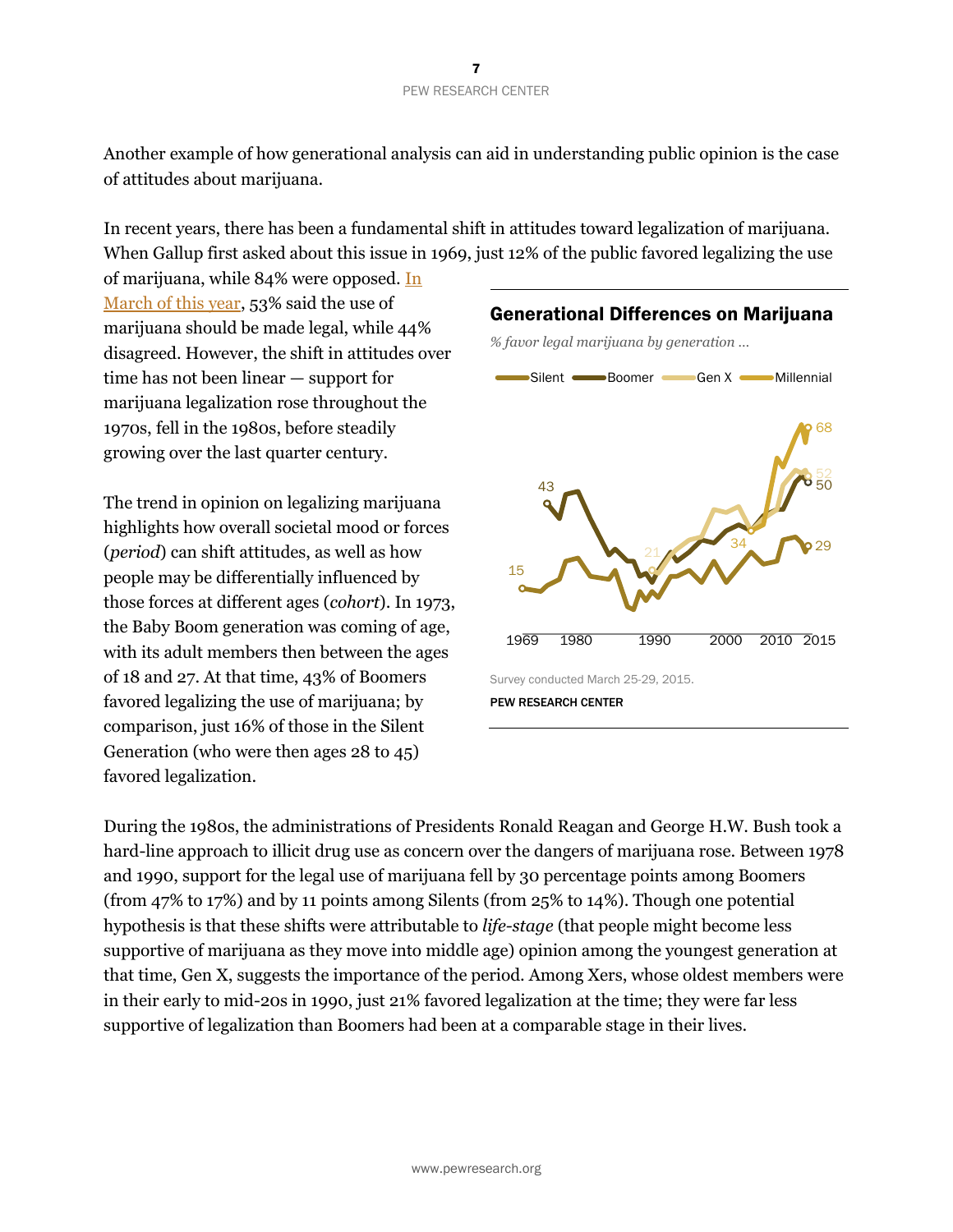Since then, overall support for marijuana legalization has increased across all three of these generations. But the patterns are somewhat different for each. Among Boomers, support for marijuana legalization now surpasses levels from when they were young (50% today vs. 43% in 1973). But among Silents, support remains far lower compared to other generations: Their support for legal marijuana has been low since the question was first asked in 1969 (when they were then 24-41), and today just 29% say it should be legal. Among Gen Xers, who came of age in a period of little support for legalization, support has more than doubled since their youth (52% say its use should be legal today, compared to 21% in 1990).

Millennials (who were born in the 1980s and 1990s, and have come of age in a period when support for legalization was rising among their elders) are the most supportive of legalization: Since 2006, the share of Millennials favoring the legal use of marijuana has doubled, from 34% to 68%, reflecting a sharper rise in support than seen among Xers and Boomers.

While the generation lens is especially powerful for an issue such as marijuana legalization, meaningful generational patterns are not seen across all issues. Views o[n gun control,](http://www.pewsocialtrends.org/2014/03/07/chapter-2-generations-and-issues/#abortion-and-gun-control) for example, are an area where there are only modest differences by generation, with larger opinion gaps seen across other variables, including gender, education and population density.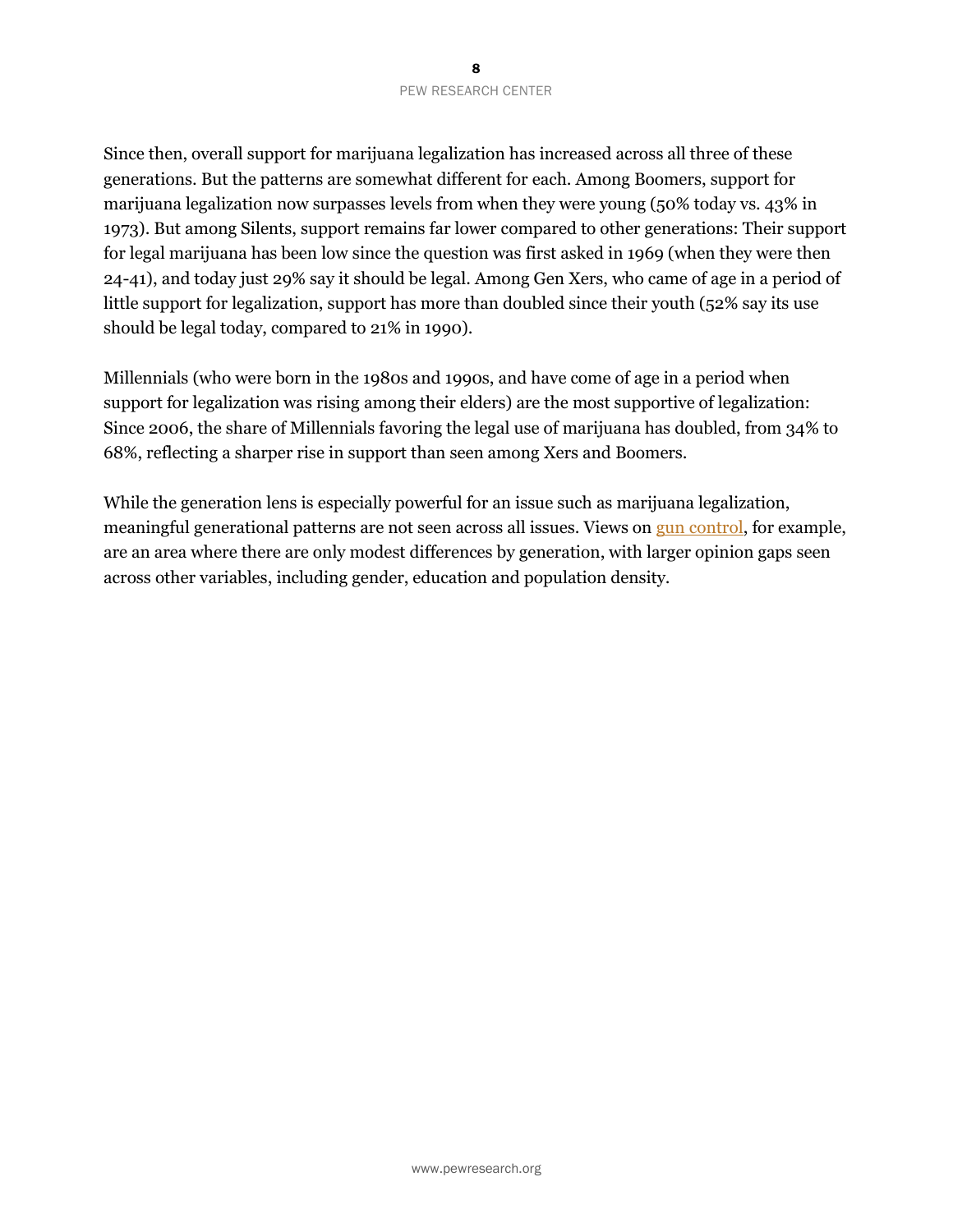# **Key Differences Between the Generations**

There are fundamental differences across generations, from their racial and ethnic composition, to how quickly they reach certain milestones such as marriage, to their political and ideological orientations.

Some are enduring differences that will shape the generations over the course of their lifetimes. Others are largely a function of age or life-stage.

One example of an enduring difference across the current generations is their racial and ethnic composition. Millennials are the most diverse adult generation: 57% are non-Hispanic whites, while 21% are Hispanic, 13% are black and 6% are Asian. Each older generation is less diverse. Non-Hispanic whites make up 61% of Generation X, 72% of Baby Boomers and 78% of the Silent generation.

The current demographic composition of the country guarantees that the next generation will be even more diverse than Millennials. The unique demographic profiles of the generations are unlikely to change a great deal over time and often underlie opinion dynamics on issues.<sup>3</sup>

 $\overline{a}$ 



Ages shown are as of 2014. Members of the Silent generation were 69 to 86 in 2014. Since the Current Population Survey aggregates those ages 85 and older into one category, results for 69 to 84 yearolds are shown. Hispanics are of any race. Racial groups include only non-Hispanics. Figures may not add to 100% because of rounding.

Source: Pew Research Center tabulations of the 2014 March Current Population Survey from the Integrated Public Use Microdata Series (IPUMS)

<sup>3</sup> While the racial and ethnic composition of generations generally changes little over time, the growth of a cohort through immigration can impact these characteristics as a generation continues to take shape.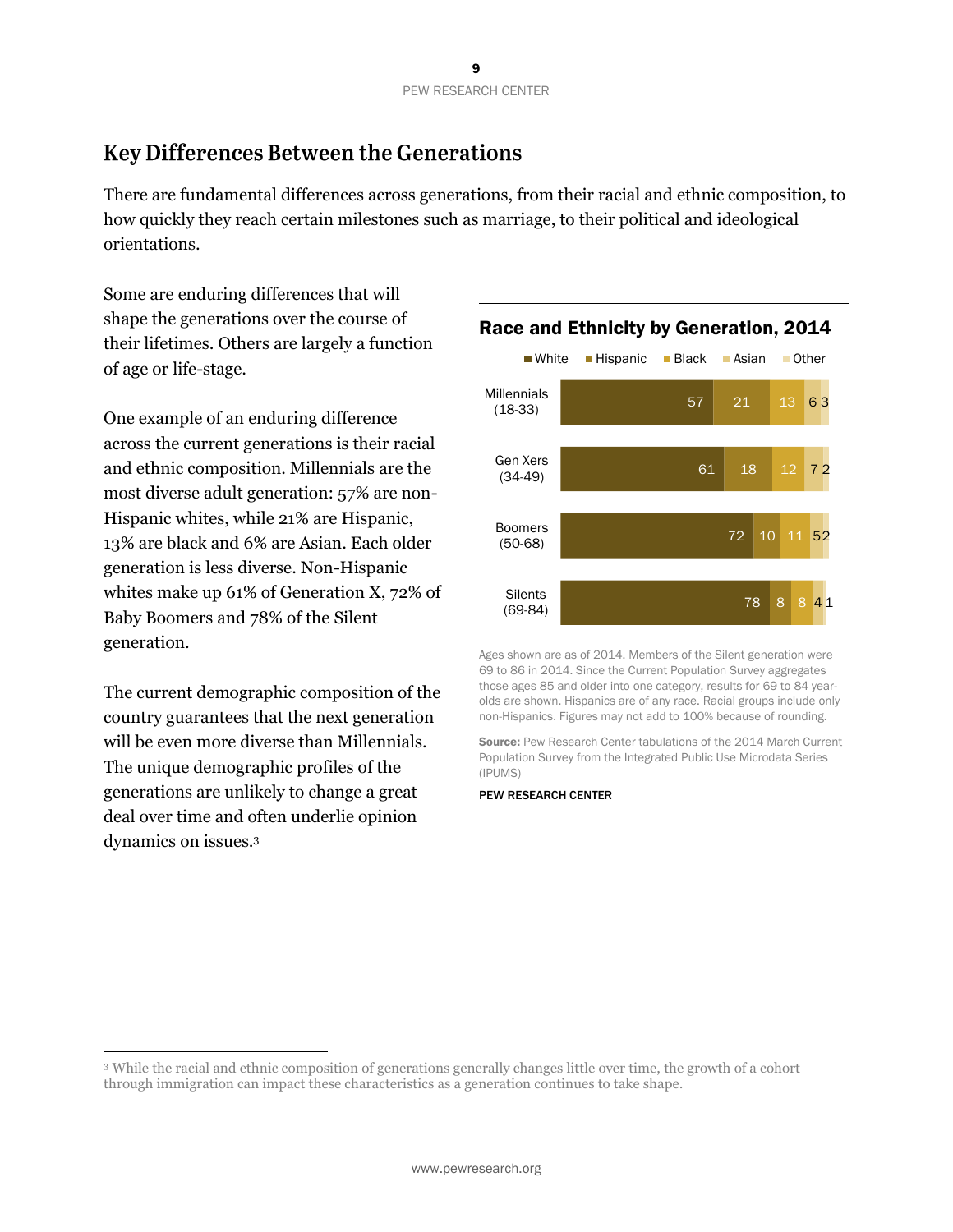In addition to their racial and ethnic composition, the generations also differ in life-shaping behaviors, such as marriage – behaviors that are not cast by the composition of a cohort but are informed by values and economic circumstances.

In 2014, just 28% of Millennials were married. This makes them remarkably different than

members of the Silent Generation at the same stage in their lives: fully 64% of Silents were married when members of their generation were between the ages of 18 and 33. About half (49%) of Baby Boomers and 38% of Gen Xers were married when their generation was ages 18 to 33. Generational analysis allows for these comparative snapshots, but it also lets researchers track what happens as these cohorts age.



Ages shown are as of 2014. Members of the Silent generation were 69 to 86 in 2014. Since the Current Population Survey aggregates those ages 85 and older into one category, results for 69 to 84 year-olds are shown.

Source: Pew Research Center tabulations of the 2014, 1998, 1980 and 1963 Current Population Surveys from the Integrated Public Use Microdata Series (IPUMS)

#### PEW RESEARCH CENTER

For example, just 38% of

Generation X were married when they were ages 18 to 33, but many of those who weren't married at that age did not reject the institution of marriage altogether. Instead, a large share of Gen Xers have married later in life than previous generations. As of 2014, fully 81% of Generation X (then ages 34-49) had *ever* been married, resulting in a narrowing of the gap between Xers and the two older generations – Baby Boomers (90%) and Silents (96%) – in the percent who at that point had *ever* been married.

Marriage rates among Millennials are at an even lower starting point than for Gen X. However, marriage rates will continue to rise among Millennials as they age. The exact trajectory of marriage rates among Millennials is unclear, however. A recent **Pew Research Center analysis** projects that by the time they reach middle age, as many as 25% of Millennials will have never married – an alltime high.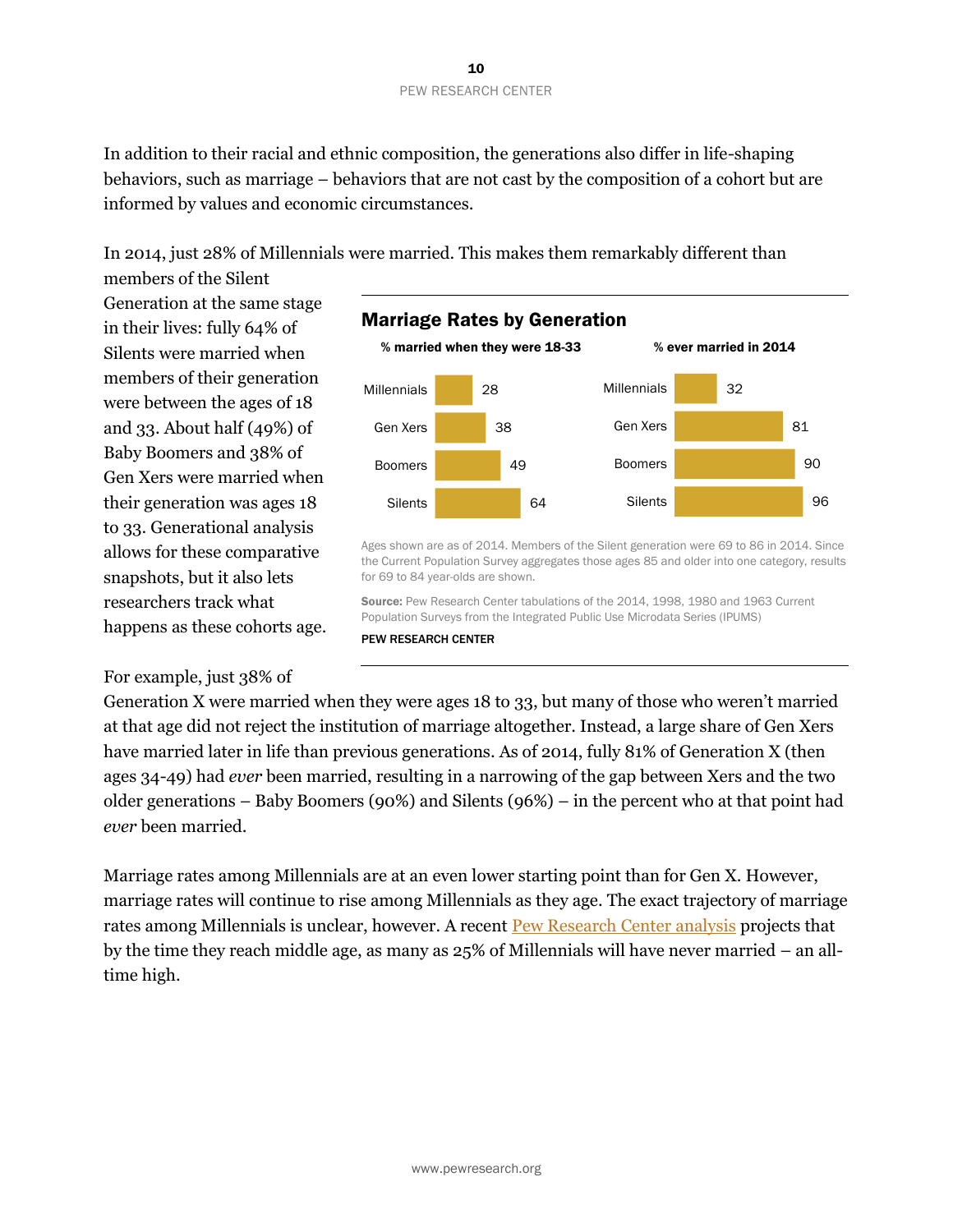The pattern of religious identity is another fundamental difference between the generations. Older generations identify overwhelmingly as Christian. For example, 85% of the Silent generation identify as a member of a Christian denomination, while just 11% say they are religiously unaffiliated (defined as atheist, agnostic or "nothing in particular"). By contrast, smaller majorities of Millennials (56%) and Gen Xers (70%) identify as Christian, while as many as 35% of Millennials and 23% of Gen Xers do not identify with any organized religion.

## Generational Replacement Drives Growth of Religiously Unaffiliated

|                               |                         |    |    |                                     |              |   |             |                | Other     | Other          |          |  |
|-------------------------------|-------------------------|----|----|-------------------------------------|--------------|---|-------------|----------------|-----------|----------------|----------|--|
|                               |                         |    |    |                                     | Historically |   |             |                | Christian |                | groups   |  |
|                               | Evangelical Protestants |    |    | Mainline Prot. black Prot. Catholic |              |   |             |                | groups    |                | Unaffil. |  |
| Silent generation (1928-1945) | 30%                     |    | 22 |                                     | 5            |   | 24          |                |           | 3 <sub>4</sub> | 11       |  |
| Baby Boomers (1946-1964)      | 28                      |    | 17 |                                     |              |   | 23          | 3 <sup>1</sup> | 5         |                | 17       |  |
| Generation X (1965-1980)      | 25                      | 13 |    |                                     | 21           |   | $4 \quad 6$ |                |           |                | 23       |  |
| Millennials (1981-1996)       | 21                      | 11 | 6  | 16                                  | 3            | 8 |             |                |           |                | 35       |  |

2014 Religious Landscape Study, conducted June 4-Sept. 30, 2014. Figures may not add to 100% because of rounding. Don't know/refused answers not shown. "Other Christian groups" includes Mormons, Orthodox Christians, Jehovah's Witnesses and a number of smaller Christian groups.

#### PEW RESEARCH CENTER

Over the past seven years, the share of the U.S. population that does not identify with an organized religion has grown since 20o7. Much of this change has occurred due to generational replacement; the youngest adults who are aging into the population are more likely to be religiously unaffiliated than the oldest adults they are replacing.

While marriage rates are expected to rise among younger generations as they move through the life cycle, there is no indication that younger cohorts will become more [religiously](http://www.pewforum.org/2010/02/17/religion-among-the-millennials/)  [affiliated](http://www.pewforum.org/2010/02/17/religion-among-the-millennials/) as they age. In fact, Pew Research Center's 2015 [Religious Landscape report](http://www.pewforum.org/2015/05/12/americas-changing-religious-landscape/) found that the share of those who do not identify with

## Religiously Unaffiliated Make Up Growing Share Across Generations

*% of each generation that identifies current religion as atheist, agnostic or nothing in particular*

|                                    |     |    | 2007 2014 Change |
|------------------------------------|-----|----|------------------|
|                                    | %   | ℅  |                  |
| Silent generation (b. 1928-1945)   | 9   | 11 | +2               |
| Baby Boomers (b.1946-1964)         | 14  | 17 | $+3$             |
| Generation X (b. 1965-1980)        | 19  | 23 | $+4$             |
| Older Millennials (b. 1981-1989)   | 25  | 34 | $+9$             |
| Younger Millennials (b. 1990-1996) | n/a | 36 | n/a              |

2014 Religious Landscape Study, conducted June 4-Sept. 30, 2014. All changes are statistically significant.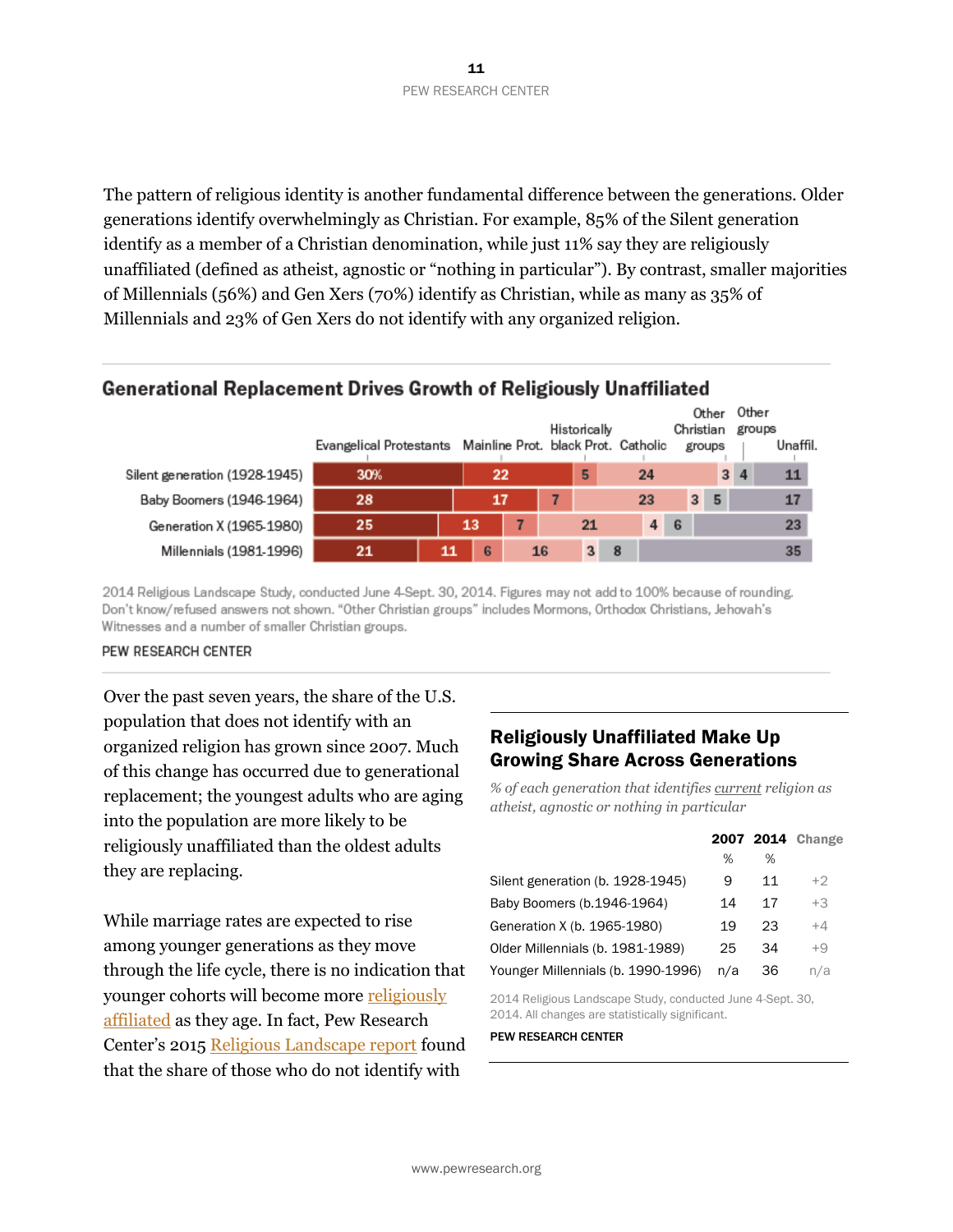#### 12 PEW RESEARCH CENTER

a religion had grown across generations. Between 2007 and 2014, for example, the share of older Millennials (born 1981-1989) who do not identify with a religion rose nine percentage points, from 25% to 34%. Among Gen Xers, there was a four-point rise in the share who do not identify with a religion (19% in 2007 to 23% in 2014).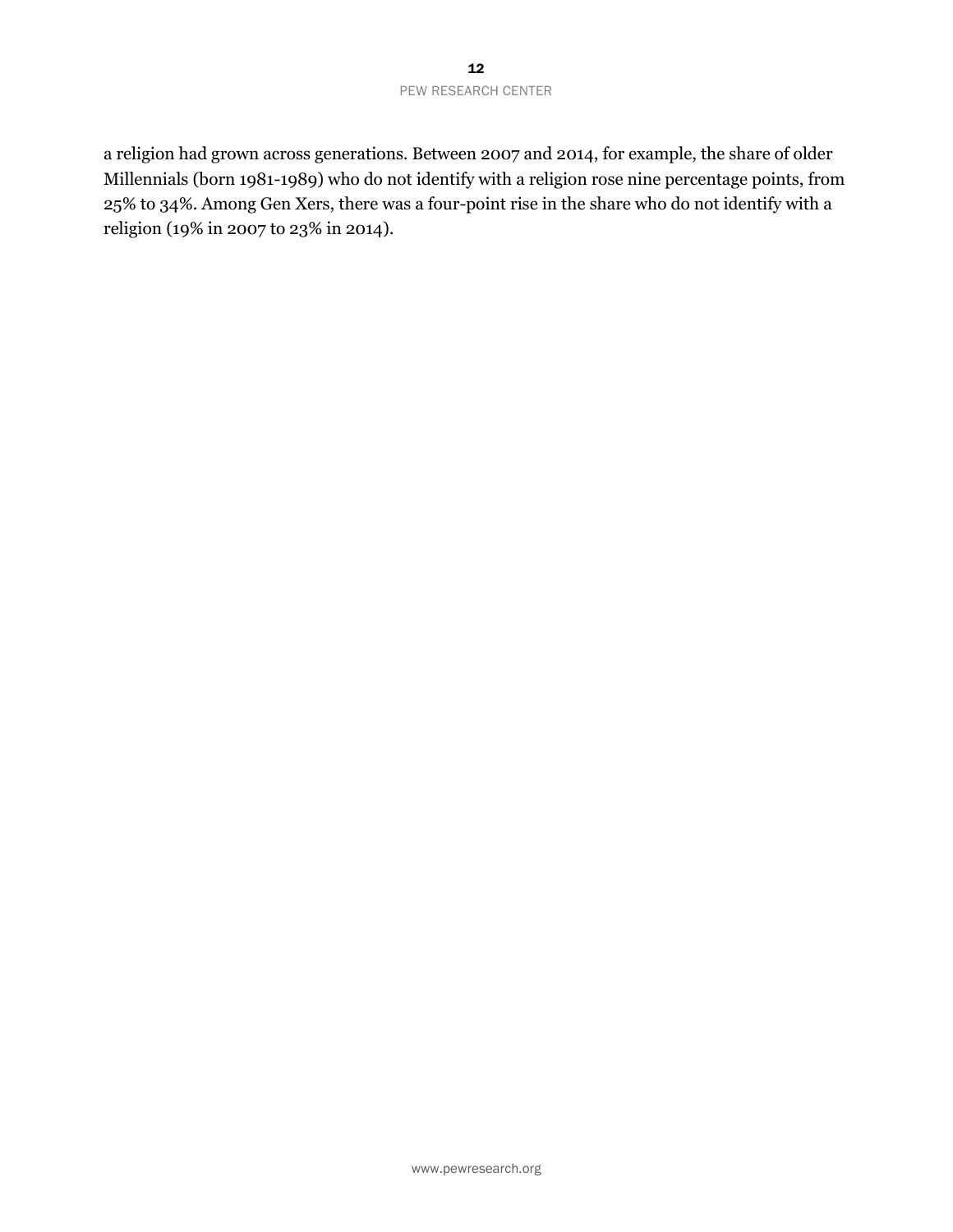# **Partisan Affiliation** and Ideology

independents in the public has been rising in recent years, and in 2014 reached 39%, the highest percentage in more than 75 years of polling.

An analysis of long term trends in party identification, released in [April,](http://www.people-press.org/2015/04/07/a-deep-dive-into-party-affiliation/) found that Millennials are more likely than older cohorts to identify as independents. Nearly half of Millennials (48%) identify as independents, compared with 40% of Gen Xers and smaller shares of Boomers (35%) and Silents (29%).

When the partisan leanings of independents are taken into account, Millennials are the most Democratic generation, while Silents are the most Republican.

The political climate of early adulthood may continue to influence the political tilt of a generation throughout its life span, as noted in a [2011 Pew](http://www.people-press.org/2011/11/03/section-1-how-generations-have-changed/#politics-and-early-adulthood)  [Research Center report on](http://www.people-press.org/2011/11/03/section-1-how-generations-have-changed/#politics-and-early-adulthood)  [generations.](http://www.people-press.org/2011/11/03/section-1-how-generations-have-changed/#politics-and-early-adulthood) For example,

### Partisan Affiliation by Generation: 1992-2014

*% who identify as/lean toward…*



Data points represent annual totals based on monthly political surveys conducted by Pew Research in each calendar year. \*Age ranges are for 2014.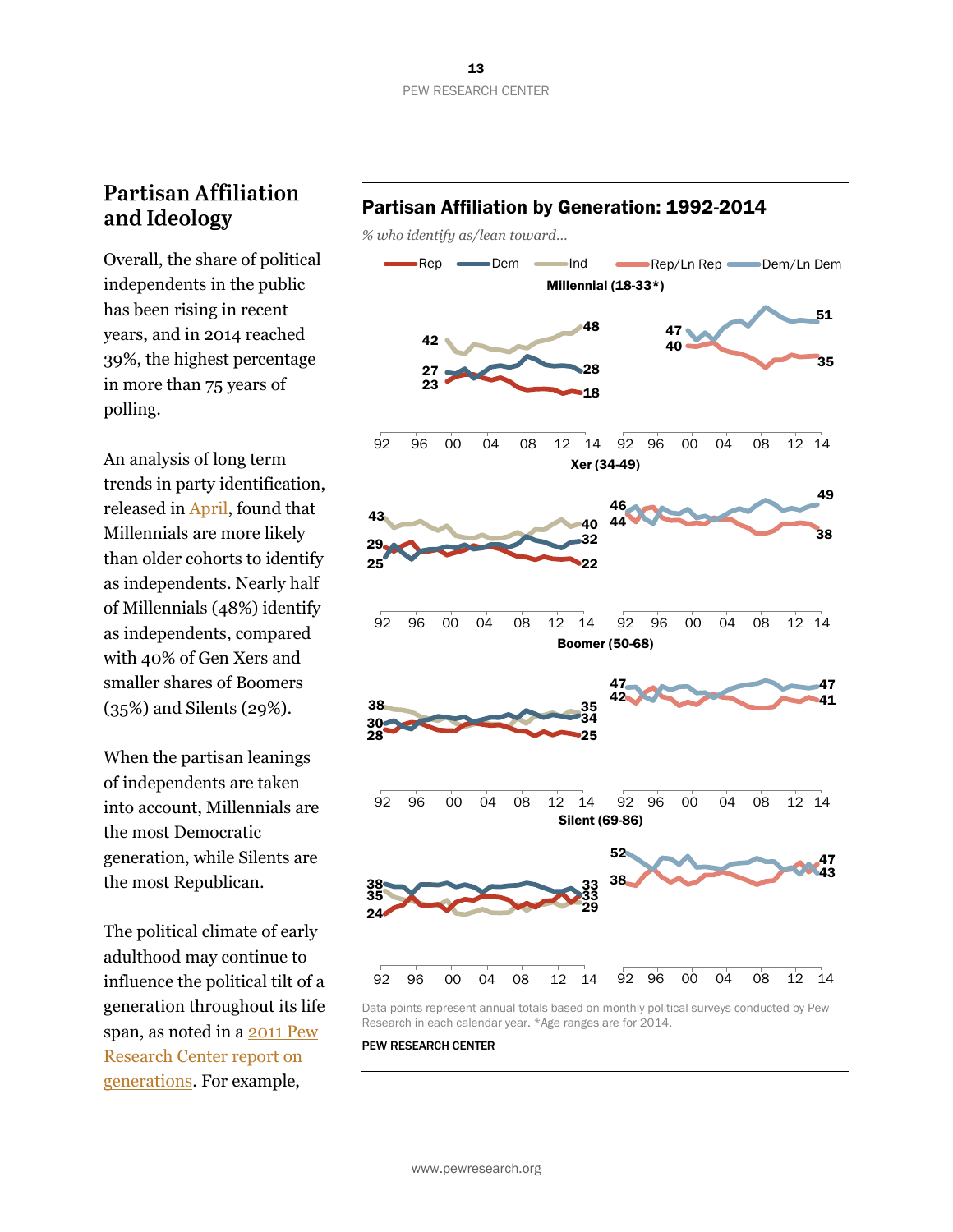#### 14 PEW RESEARCH CENTER

Among general public

members of the Greatest Generation, who came of age during the Great Depression and the Franklin Roosevelt administration, carried strong Democratic tendencies throughout their adulthood.

Yet the differences in partisan affiliation across generations tell only part of the story; there also is considerable variance *within* generations. And, with sufficient data, cohort analysis can be used to investigate within-generation differences by examining smaller age spans.

The accompanying graph [showing partisan leanings in](http://www.people-press.org/2015/04/30/a-different-look-at-generations-and-partisanship/)  [2014 for adults based on the](http://www.people-press.org/2015/04/30/a-different-look-at-generations-and-partisanship/)  [year they were born](http://www.people-press.org/2015/04/30/a-different-look-at-generations-and-partisanship/) is an example of this. The line shows the percentage identifying or leaning Democratic minus the percentage identifying or leaning Republican. The further left the line on the graph, the larger the Democratic advantage for that year; the



PEW RESEARCH CENTER

further right, the larger the Republican advantage.

Older Baby Boomers have consistently had a more Democratic imprint than younger Boomers. Older Boomers were born in the late 1940s and early 1950s and came of voting age in the late 1960s and early 1970s, during Richard Nixon's presidency. Younger Boomers were born later (in the mid-to-late 1950s and early 1960s) and largely came of age in the 1970s and early 1980s, during the presidencies of Jimmy Carter and Ronald Reagan.

## 2014 Partisan Advantages by Year of Birth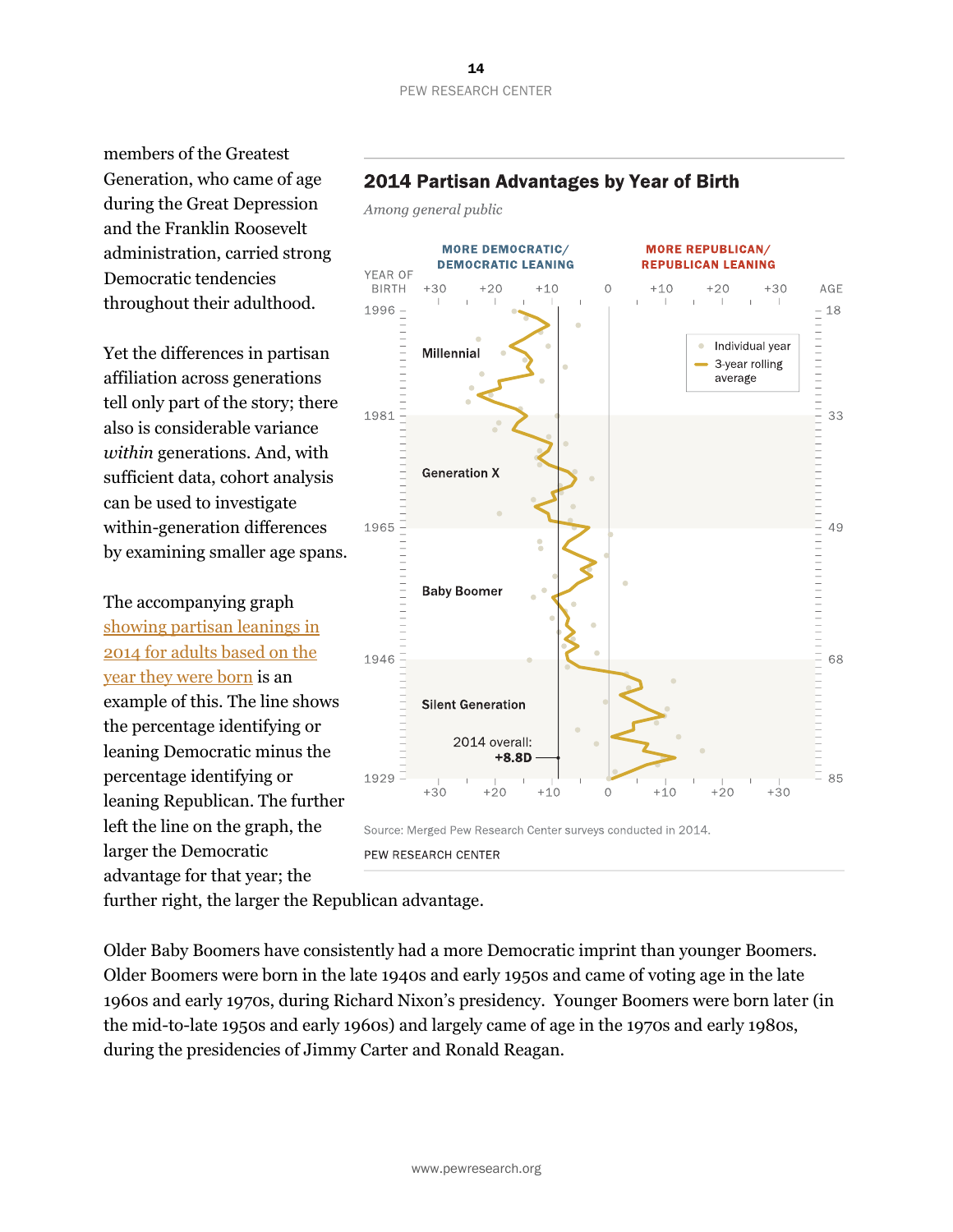Older Gen Xers are more Republican (and less Democratic) than younger Gen Xers, whose strong Democratic leanings more closely resemble those of older Millennials.

As with partisan affiliation, there are substantial differences in the ideological leanings of generations. Based on data from the Pew Research Center's [2014](http://www.people-press.org/2014/06/12/political-polarization-in-the-american-public/)  [Political Polarization survey,](http://www.people-press.org/2014/06/12/political-polarization-in-the-american-public/) Millennials are currently the least conservative generation.

Across a set of 10 political values questions on issues such as the role of government, the environment and business, just 15% of Millennials express either consistently or

## Wide Ideological Divide by Generation

*% with political values that are...*



Source: 2014 Political Polarization in the American Public (N=10,013). Ideological consistency based on a scale of 10 political values questions.

PEW RESEARCH CENTER

mostly conservative views compared with 44% who have a mix of liberal and conservative views and fully 41% who express consistently or mostly liberal views. By comparison, more Gen Xers (25%), Baby Boomers (33%) and Silents (39%) express consistently or mostly conservative views across this set of 10 questions.